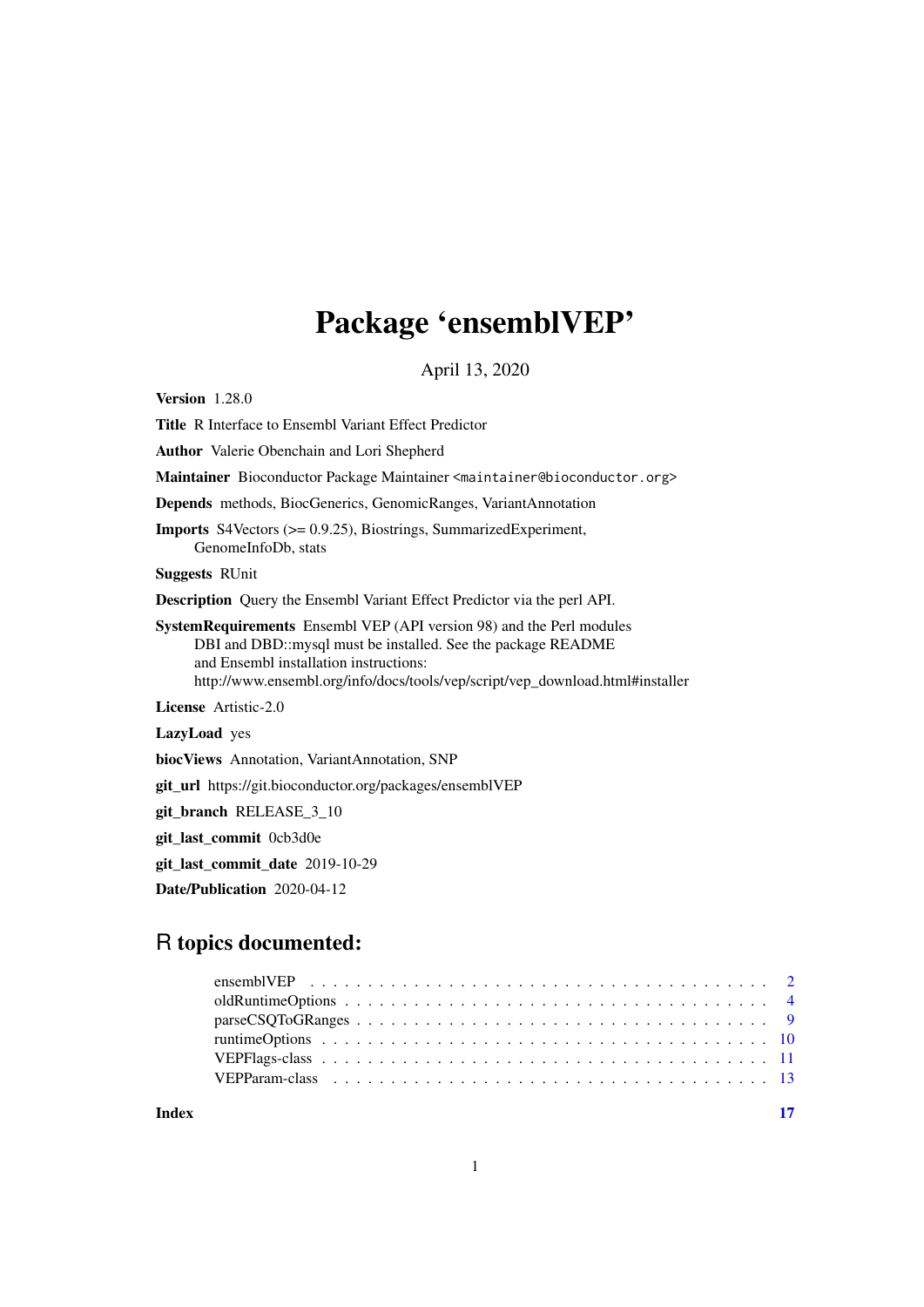<span id="page-1-1"></span><span id="page-1-0"></span>

#### Description

Retrieve variant annotation data from the Ensembl Variant Effect Predictor (VEP).

# Usage

```
## S4 method for signature 'character'
ensemblVEP(file, param=VEPFlags(), ..., verbose=FALSE)
```
# Arguments

| file      | A character specifying the full path to the file, including the file name.                                                                   |  |  |  |
|-----------|----------------------------------------------------------------------------------------------------------------------------------------------|--|--|--|
|           | Valid input file types are described on the Ensembl VEP web page. http://<br>www.ensembl.org/info/docs/variation/vep/vep_script.html#running |  |  |  |
| param     | An instance of VEPF lags specifying runtime options.                                                                                         |  |  |  |
| $\ddotsc$ | Additional arguments passed to methods.                                                                                                      |  |  |  |
| verbose   | $logical(1)$ should system call to vep be printed                                                                                            |  |  |  |

# Details

The Ensembl VEP tool is described in detail on the home page (link in 'see also' section). The ensemblVEP function wraps the perl API and requires a local install of the Ensembl VEP available in the user's path. The VEPFlags class provides a way to specify runtime options. Results are returned from Ensembl VEP as GRanges (default) or VCF objects. Alternatively, results can be written directly to a file. Note: if using vep version < 90 the param is an instance of VEPParam instead of VEPFlags. The default host is not specified and therefore will use vep default of ensembldb.ensembl.org. Users in the US may find connection and transfer speeds quicker using our East coast mirror, useastdb.ensembl.org.

#### Value

Default behavior returns a GRanges object. Options can be set to return a [VCF](#page-0-0) object or write a file to disk.

# Author(s)

Valerie Obenchain and Lori Shepherd

# References

Ensembl VEP Home: <http://www.ensembl.org/info/docs/tools/vep/index.html> Human Genome Variation Society (hgvs): <http://www.hgvs.org/mutnomen/>

# See Also

[VEPFlags-class](#page-10-1)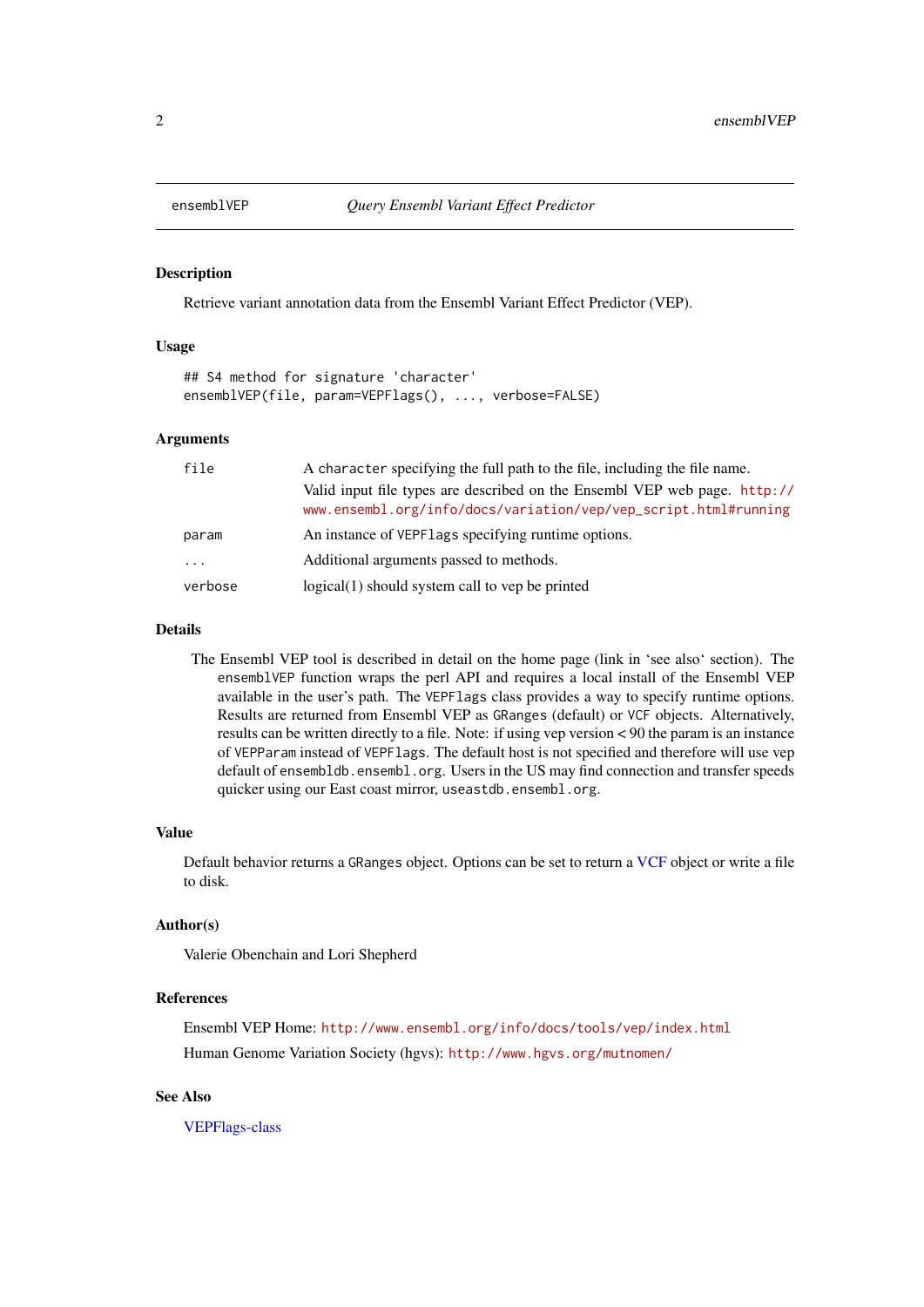#### ensemblVEP 3

```
## -----------------------------------------------------------------------
  ## Results returned as GRanges or VCF objects
  ## -----------------------------------------------------------------------
  ## The default behavior returns a GRanges with the consequence
  ## data as metadata columns.
  file <- system.file("extdata", "ex2.vcf", package="VariantAnnotation")
 ## Not run:
  gr <- ensemblVEP(file)
 gr[1:3]
## End(Not run)
  ## When the 'vcf' option is TRUE, a VCF object is returned.
  myparam <- VEPFlags(flags=list(vcf=TRUE, host="useastdb.ensembl.org"))
  vcf <- ensemblVEP(file, param=myparam)
  vcf
  ## The consequence data are returned as the 'CSQ' column in info.
  info(vcf)$CSQ
  ## To parse this column use parseCSQToGRanges().
  csq <- parseCSQToGRanges(vcf)
  head(csq, 4)
  ## The columns returned are controlled by the 'fields' option.
  ## By default all fields are returned. See ?VEPFlags for details.
  ## When comparing ensemblVEP() results to the data in the
  ## input vcf we see variant 20:1230237 was not returned.
  vcf_input <- readVcf(file, "hg19")
  rowRanges(vcf_input)
  rowRanges(vcf)
  ## This variant has no alternate allele and is called a
  ## monomorphic reference. The Ensembl VEP automatically
  ## drops these variants.
  rowRanges(vcf)[,c("REF", "ALT")]
  ## -----------------------------------------------------------------------
  ## Results written to disk
  ## -----------------------------------------------------------------------
  ## Write a file to disk by providing a path and file name as 'output_file'.
  ## Different output file formats are specified using the 'dataformat'
  ## runtime options.
  ## Write a vcf file to myfile.vcf:
  myparam <- VEPFlags(flags=list(vcf=TRUE,
     output_file="/path/myfile.vcf"))
  ## Write a gvf file to myfile.gvf:
  myparam <- VEPFlags(flags=list(gvf=TRUE,
     output_file="/path/myfile.gvf"))
  ## -----------------------------------------------------------------------
  ## Runtime options
  ## -----------------------------------------------------------------------
  ## All runtime options are controlled by specifying a VEPFlags.
```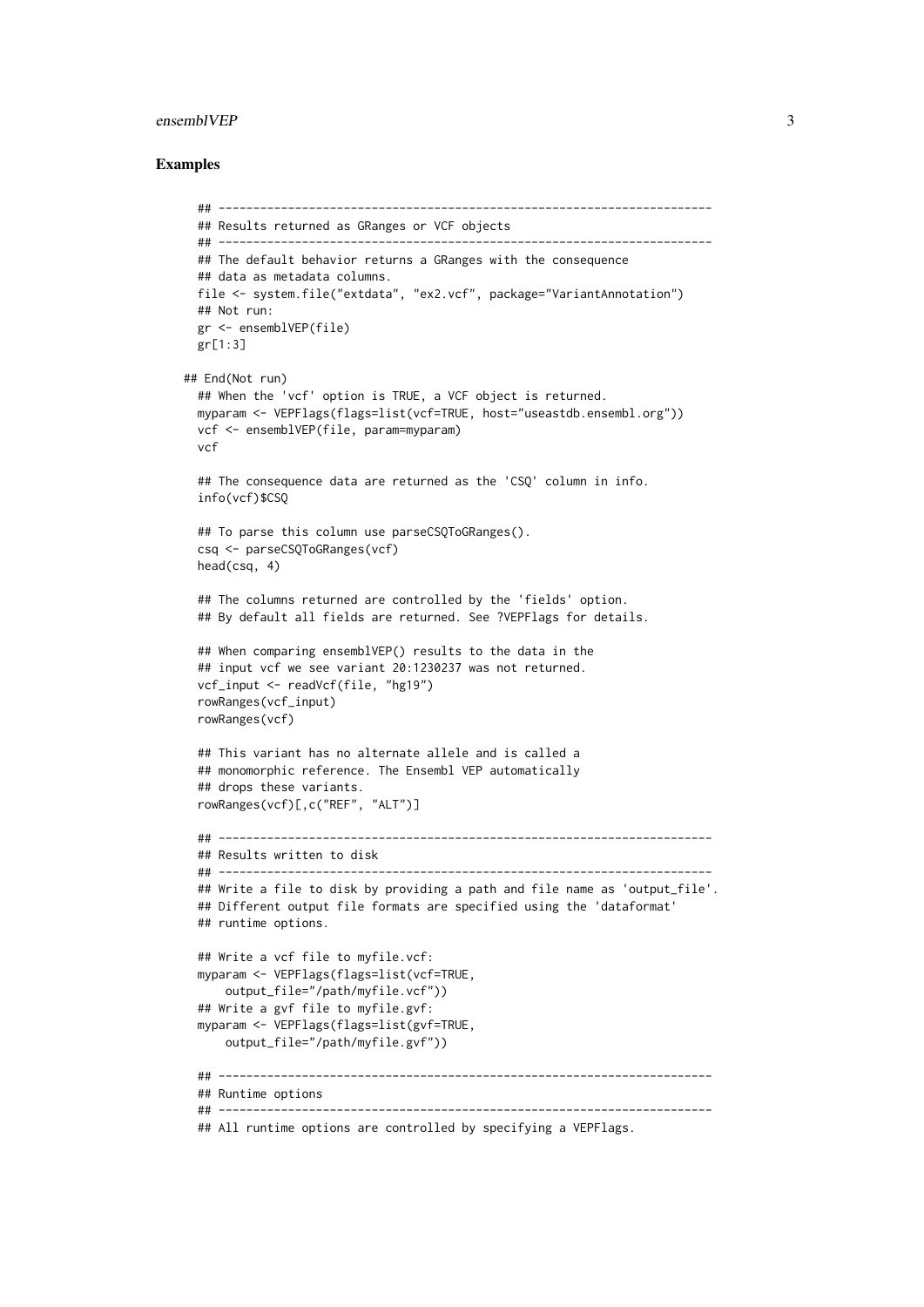```
## See ?VEPFlags for complete details.
param <- VEPFlags()
## Logical options are turned on/off with TRUE/FALSE. By
## default, 'quiet' is FALSE.
## Setting 'quiet' to TRUE will suppress all status and warnings.
flags(param)$quiet <- TRUE
## Characater options are turned on/off by specifying a character
## value or an empty character (i.e., character()). By default no
## 'sift' results are returned.
## Setting 'sift' to 'b' will return both predictions and scores.
flags(param)$sift <- 'b'
```
oldRuntimeOptions *VEPParam runtime options*

# Description

Runtime options for the most current API version of the Ensembl Variant Effect Predictor.

# Details

VEPParam objects store the runtime options for querying the Ensembl Variant Effect Predictor (VEP). This page describes only the most current runtime options and is a condensed version of what is listed on the Ensembl web site:

[http://uswest.ensembl.org/info/docs/tools/vep/script/vep\\_options.html](http://uswest.ensembl.org/info/docs/tools/vep/script/vep_options.html)

Runtime options for archived versions can be found on the corresponding archive page.

<http://useast.ensembl.org/info/website/archives/index.html>

# Runtime options:

Data in the VEPParam are organized into the following categories, 'basic', 'input', 'cache', 'output', 'identifier', 'colocatedVariants', 'dataformat', 'filterqc', 'database' and 'advanced'. Each category is a list of runtime options. logical options are turned on/off with TRUE/FALSE. character and numeric are 'on' when a character string is provided and 'off' when they contain an empty value (i.e., character() or numeric().

'identifier', 'colocatedVariants', 'dataformat' are supported for VEPParam73 and later.

basic list of the following options:

- verbose: logical, default FALSE; output status messages
- quiet: logical, default FALSE; suppress status/warnings
- no progress: logical, default FALSE; don't show progress bars
- config: character, default character(); name of config file
- everything: logical, default FALSE; shortcut to switch on 12 options (sift, polyphen, ccds, hgvs, hgnc, numbers, domains, regulatory, cell\_type, canonical, protein and gmaf).
- fork: numeric, default numeric(); enable forking

input list of the the following options:

• species: character, default 'homo\_sapiens'; species for the data

<span id="page-3-0"></span>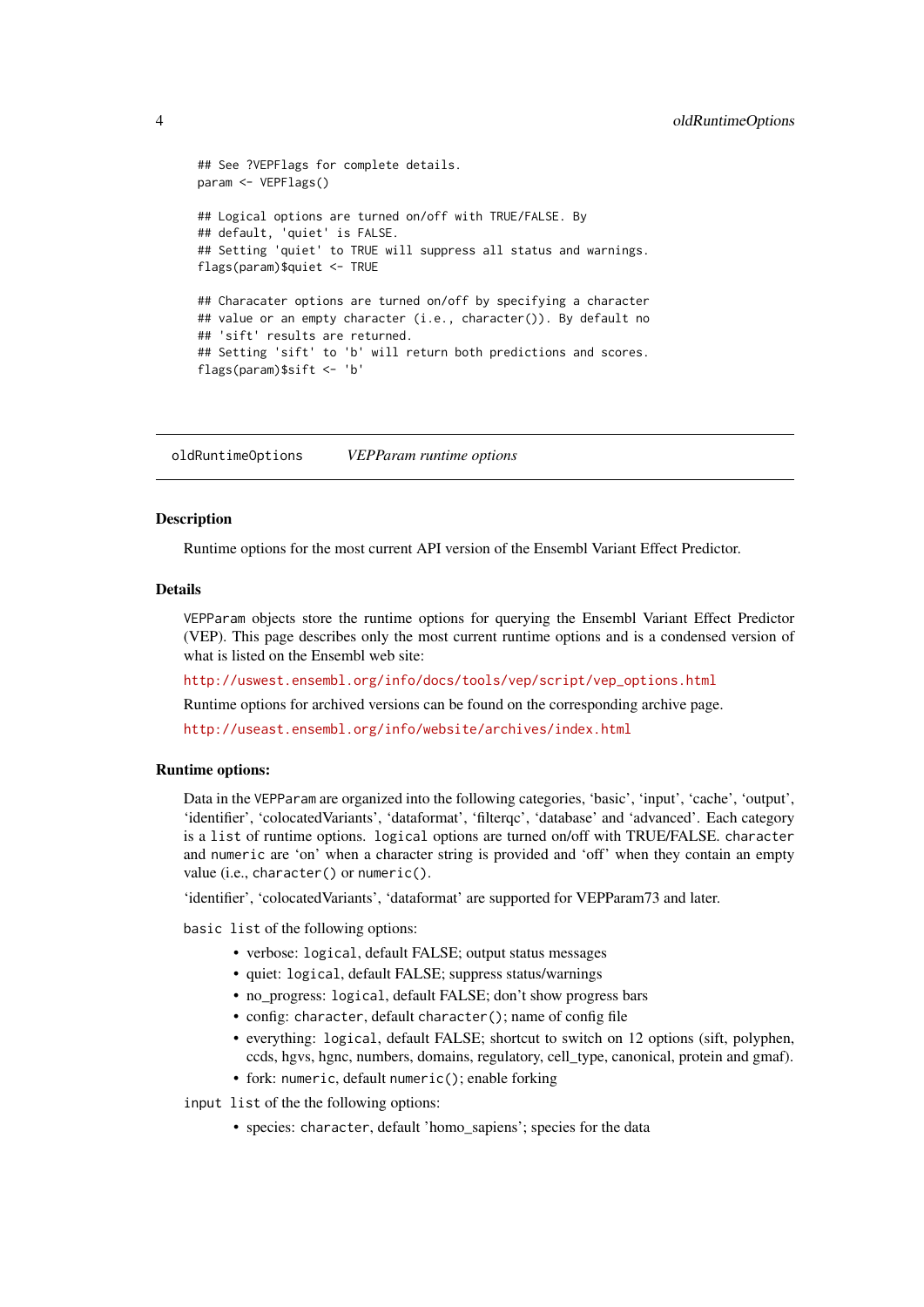- assembly: character, default character(); select assembly version if more than one available
- format: character, default character(); one of the following input file formats, 'ensembl', 'vcf', 'pileup', 'hgvs', 'id' or 'vep'. By default the script auto-detects the input file format.
- output\_file: character, default writes to temp file; path and file name of output file
- force overwrite: logical, default FALSE; overwrite the output file if it currently exists
- stats\_file: character, default character(); summary stats file name
- no\_stats: logical, default FALSE; do not generate a stats file
- stats\_text: logical, default FALSE; generate a plain text stats file instead of html
- html: logical, default FALSE; generate html version of the output file
- cache list of the following options:
	- cache: logical, default FALSE; enable use of cache
	- dir: character, default '\$HOME/.vep/'; cache/plugin to be used
	- dir\_cache: character, default '\$HOME/.vep/'; cache to be used
	- dir\_plugins: character, default '\$HOME/.vep/'; plugin to be used
	- offline: logical, default FALSE; enable offline mode, no database connections will be made
	- fasta: character, default character(); FASTA filename or directory to files to use for reference sequences
	- cache version: character, default character(); use a different cache version than the assumed default
	- show cache info: logical, default FALSE; show source version information for selected cache and quit
- output list of the following options:
	- variant class: logical, default FALSE; output the sequence ontology variant class
	- sift: character, default character(); output prediction, score or both, valid strings are 'p', 's' or 'b'
	- polyphen: character, default character(); output prediction, score or both, valid strings are 'p', 's' or 'b'
	- humdiv: logical, default FALSE; retrieve the humDiv PolyPhen prediction instead of humVar
	- gene phenotype: logical, default FALSE; indicates if overlapped gene is associated with a phenotype, disease or trait
	- regulatory: logical, default FALSE; identify overlaps with regulatory regions
	- cell\_type: character, default character(); only report regulatory regions found in the given cell type(s)
	- custom: character, default character(); name of custom annotation file to add to output. Currently only a single annotation is supported.
	- plugin: character, default character(); name of plugin module. Currently only a single module is supported.
	- individual: character, default character(); consider only alternate alleles present in the genotypes of 'all' or a character vector of specified individuals
	- phased: logical, default FALSE; force VCF genotypes to be interpreted as phased
	- allele\_number: logical, default FALSE; identify allele number from VCF input (1=first) ALT, 2=second ALT, etc.)
	- total\_length: character, default character(); cDNA, CDS and protein positions as position/length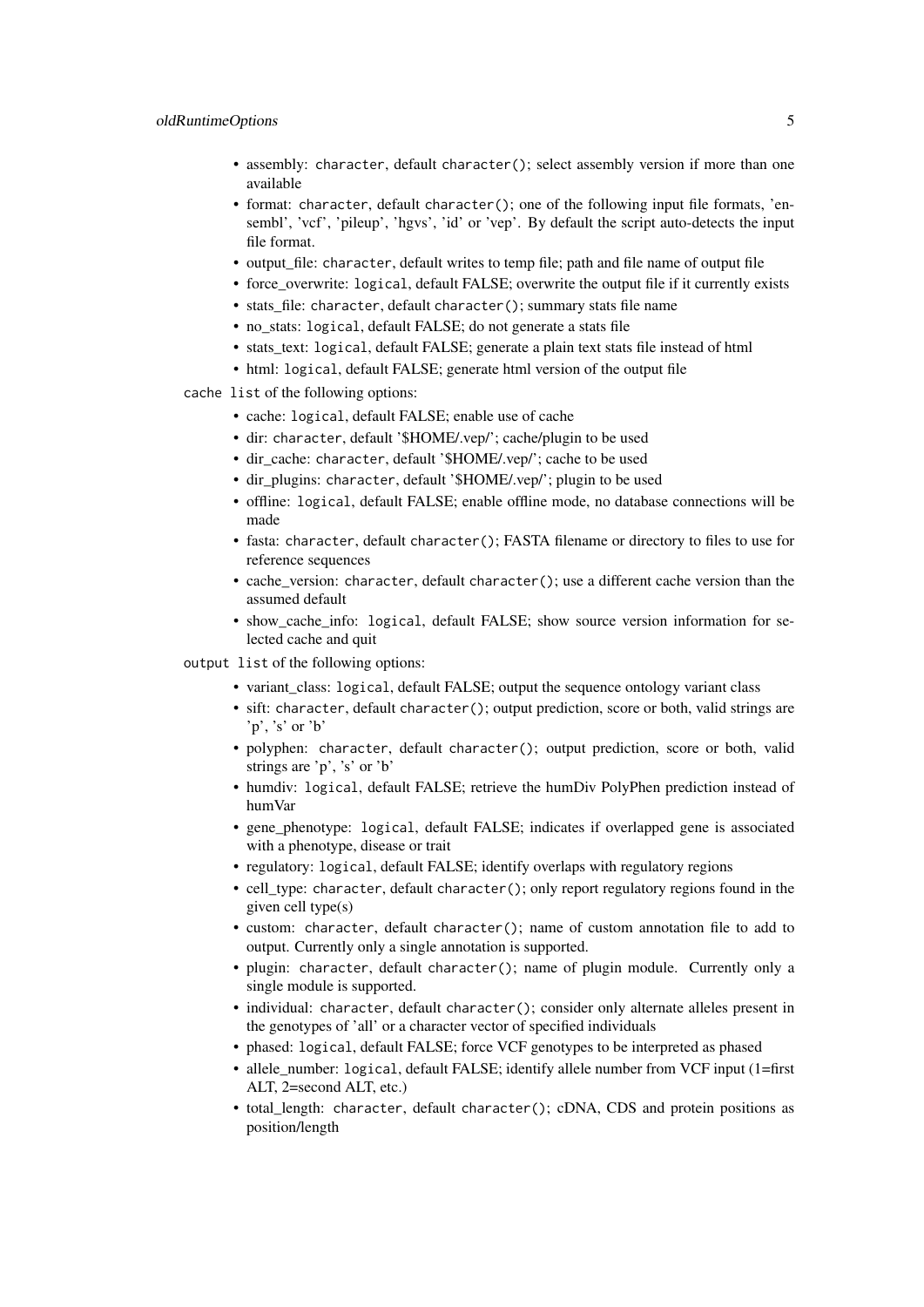- numbers: logical, default FALSE; output affectd exon and intron numbering, format is Number/Total
- domains: logical, default FALSE; output names of overlapping protein domains
- no\_escape: logical, default FALSE; don't URI escape HGVS string
- keep\_csq: logical, default FALSE; don't overwrite existing CSQ entry in VCF INFO field
- vcf\_info\_field: character, default CSQ; change the name of the INFO key that VEP writes the consequences to in the VCF output.
- terms: character, default 'so'; type of consequence terms to output, valid strings are 'ensembl' or 'so'
- identifiers list of the following options:
	- hgvs: logical, default FALSE; add hgvs ID's
	- shift\_hgvs: [0/1], default 1 (shift); enable or disable 3' shifting of HGVS notations
	- protein: logical, default FALSE; add Ensembl protein ID's
	- symbol: logical, default FALSE; add gene symbol (e.g. HGNC) (where available) to the output
	- ccds: logical, default FALSE; add CCDS transcript ID's
	- uniprot: logical, default FALSE; adds identifiers for translated protein products from three UniProt-related databases
	- tsl: logical, default FALSE; adds the transcript support level for this transcript
	- canonical: logical, default FALSE; indicate if transcript is cononical transcript for the gene
	- biotype: logical, default FALSE; add biotype of transcript
	- xref\_seq: logical, default FALSE; output aligned refseq mRNA ID

colocatedVariants list of the following options:

- check\_existing: logical, default FALSE; check for co-located variants
- check alleles: logical, default FALSE; when checking for co-located variants only report them if none of the alleles supplied are novel
- check\_svs: logical, default FALSE; check for structural variants that overlap the input variants
- gmaf: logical, default FALSE; add global minor allele frequence (MAF) from 1000 Genomes Phase 1 data
- maf\_1kg: logical, default FALSE; add MAF from continental populations of 1000 Genomes Phase 1 data; must be use with –cache
- maf\_esp: logical, default FALSE; add MAF from NHLBI-ESP populations; must be used with –cache
- old\_maf: logical, default FALSE; for maf\_1kg and maf\_esp report only the frequency (no allele) and convert so it is always a minor frequency, i.e.  $< 0.5$
- pubmed: logical, default FALSE; report Pubmed IDs for publications that cite existing variant; must be used with –cache
- failed: logical, default FALSE; when checking for co-located variants include or exclude variants that have been flagged as failed

dataformat list of the following options:

- vcf: logical, default FALSE; write output in vcf format
- json: logical, default FALSE; write output in json format
- gvf: logical, default FALSE; write output in gcf format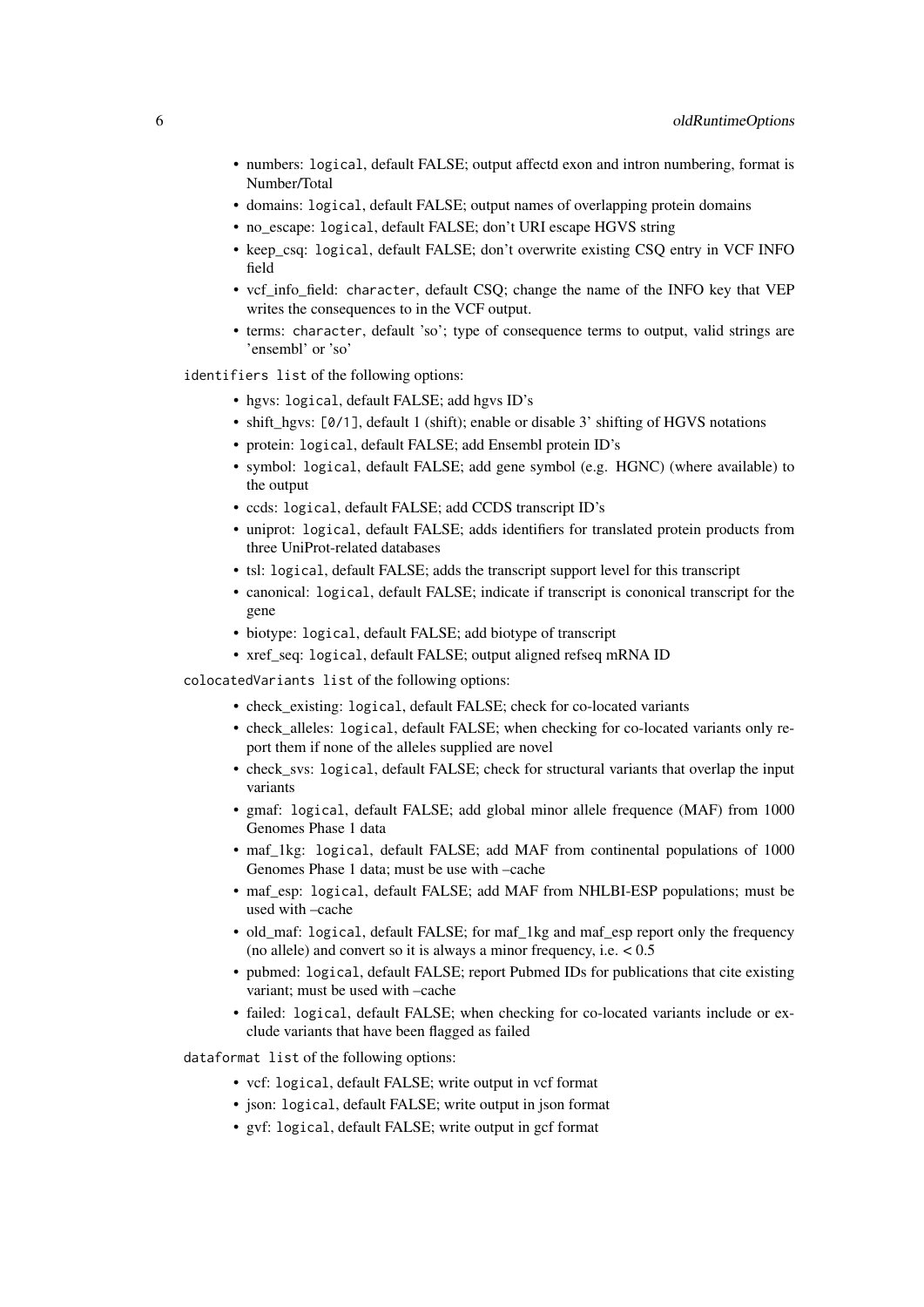- fields: character, default fields are 'Uploaded\_variation', 'Location', 'Allele', 'Gene', 'Feature', 'Feature\_type', 'Consequence', 'cDNA\_position', 'CDS\_position', 'Protein\_position', 'Amino\_acids', 'Codons' and 'Extra'. See [http://www.ensembl.org/info/docs/varia](http://www.ensembl.org/info/docs/variation/vep/vep_formats.html#sv)tion/ [vep/vep\\_formats.html#sv](http://www.ensembl.org/info/docs/variation/vep/vep_formats.html#sv) for details.
- convert: character, default character(); converts input file to one of 'ensembl', 'vcf', or 'pileup'
- minimal: logical, default FALSE; convert alleles to their most minimal representation before consequence calculation
- filterqc list of the following options:
	- check ref: logical, default FALSE; force check of supplied reference allele against the sequence stored in Ensembl Core database
	- coding\_only: logical, default FALSE; return consequences in coding regions only
	- chr: character, default character(); select a subset of chromosomes to be analyzed
	- no\_intergenic: logical, default FALSE; do not include intergenic consequences
	- pick: logical, default FALSE; pick once line of consequence data per variant
	- pick allele: logical, default FALSE; pick once line of consequence data per variant allele
	- flag\_pick: logical, default FALSE; as per –pick, but adds the PICK flag to the chosen block of consequence data and retains others.
	- flag pick allele: logical, default FALSE; as per –pick allele, but adds the PICK flag to the chosen block of consequence data and retains others.
	- per\_gene: logical, default FALSE; output only the most severe consequence per gene
	- pick\_order: character, See ensembl web page for default order; customise the order of criteria applied when choosing a block of annotation data with e.g. –pick.
	- most severe: logical, default FALSE; output only most severe consequence per variation
	- summary: logical, default FALSE; output a comma-separated list of all observed consequences per variation, transcript-specific columns will be left blank
	- filter common: logical, default FALSE; shortcut flag to turn on filters, See web page for details.
	- check frequency: logical, default FALSE; turn on frequency filtering, must also specify all of the –freq\\_\* flags. See web page for details.
	- freq pop: character, default character(); population to use in frequency filter
	- freq freq: numeric, default numeric(); MAF to use in frequency filter
	- freq\_gt\_lt: character, default character(); specify whether the frequency of the colocated variant must be greater than or less than the value specified. Values are 'gt' or 'lt'. in the freq\_freq option.
	- freq\_filter: character, default character(); specify whether to exclude or include variants that pass the frequency filter. Values are 'exclude' or 'include'.
	- allow non variant: logical, default FALSE; when using VCF format as input and output, by default VEP will skip all non-variant lines of input (i.e., where the ALT is NULL). When this option is enabled, lines will be printed in the VCF output with no consequence data added.

database list of the following options:

- database: logical, default TRUE; enable the VEP to use local or remote databases
- host: character, default character(); database host. This will use the default as defined by vep 'ensembldb.ensembl.org'. Users in the US may find connection and transfer speeds quicker using the East coast mirror, 'useastdb.ensembl.org'.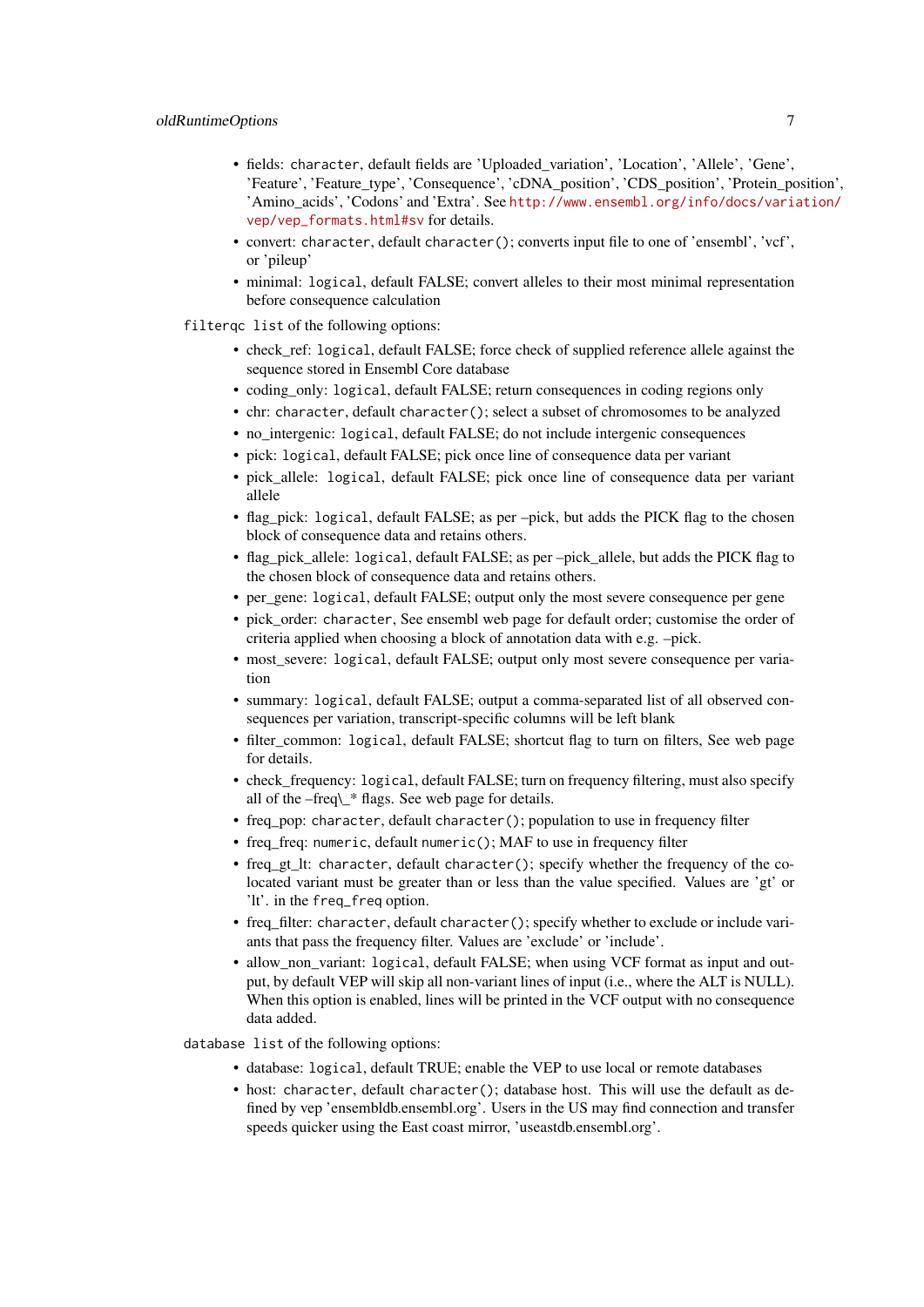- user: character default character(); database user
- password: character, default character(); database password
- port: numeric, default character(); database port
- genomes: logical, default FALSE; override default connection settings with those for the Ensembl Genomces public MySQL server
- gencode\_basic: logical, default FALSE; limit analysis to transcripts in GENCODE basic set
- refseq: logical, default FALSE; use otherfeatures database to retrieve transcripts
- merged: logical, default FALSE; use the merged Ensembl and RefSeq cache
- all refseq: logical, default FALSE; include e.g. CCDS and Ensembl EST transcripts
- lrg: logical, default FALSE; map input variants to LRG coordinates
- db\_version: numeric, default character(); force connection to specific version
- registry: character, default character(); provide file to override default connection settings

advanced list of the following options:

- no\_whole\_genome: logical, default FALSE; run in non-whole genome mode, variants analyzed one at a time, no caching
- buffer\_size: numeric, default 5000; internal buffer size corresponding to number of variations read into memory simultaneously
- write\_cache: logical, default FALSE; enable writing to the cache
- build: character, default character(); build cache for the selected species from the database (See –chr flag)
- compress: character, default character(); specify utility to decompress cached files (zcat is default)
- skip db check: logical, default FALSE; force the script to use a cache built from a different host than specified with –host
- cache\_region\_size: numeric, default numeric(); size in base-pairs of the region covered by one file in the cache, see full description of this flag on the web site for details

# Author(s)

Valerie Obenchain

# See Also

- The ensemblVEP function man page.
- The VEPParam class man page.

- ## See ?VEPParam for examples of constructing instances of a
- ## VEPParam object with different runtime options.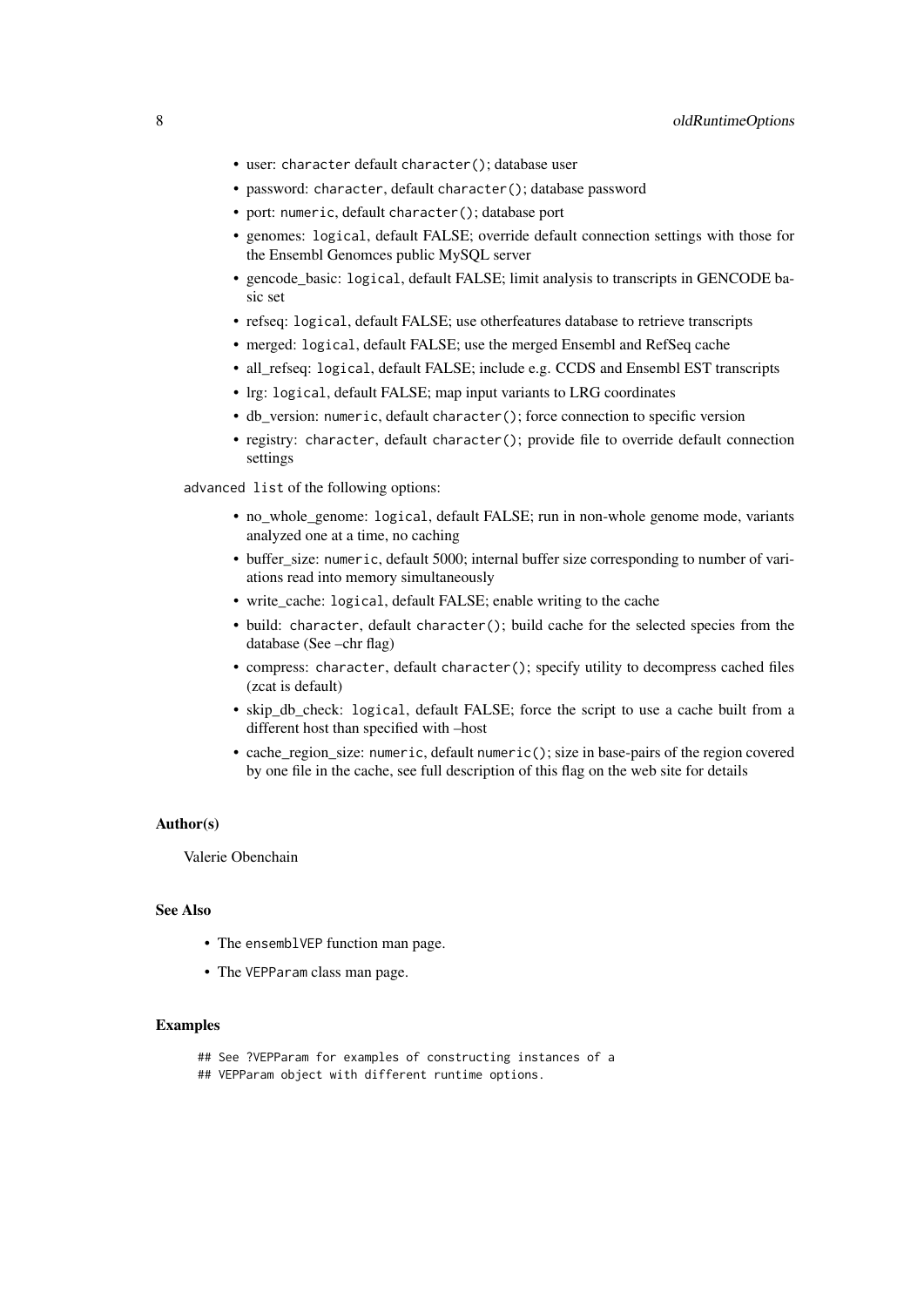<span id="page-8-0"></span>parseCSQToGRanges *Parse the CSQ column of a VCF object into a GRanges object*

## Description

Parse the CSQ column in a VCF object returned from the Ensembl Variant Effect Predictor (VEP).

# Usage

```
## S4 method for signature 'character'
parseCSQToGRanges(x, VCFRowID=character(),
    \ldots, info.key = "CSQ")
## S4 method for signature 'VCF'
parseCSQToGRanges(x, VCFRowID=character(),
    \ldots, info.key = "CSQ")
```
# Arguments

| $\mathsf{x}$    | The character name of a vcf file on disk or a VCF object                                                                                                                                                                                                                  |
|-----------------|---------------------------------------------------------------------------------------------------------------------------------------------------------------------------------------------------------------------------------------------------------------------------|
| <b>VCFRowID</b> | A character vector of rownames from the original VCF. When provided, the<br>result includes a metadata column named 'VCFRowID' which maps the result<br>back to the row (variant) in the original VCF.<br>When VCFRowID is not provided no 'VCFRowID' column is included. |
| info.key        | The name of the INFO key that VEP writes the consequences to in the output<br>(default is CSQ). This should only be used if something other that CSQ was passed<br>in the -vcf_info_field flag in the output options.                                                     |
| $\cdots$        | Arguments passed to other methods. Currently not used.                                                                                                                                                                                                                    |

# Details

When ensemblVEP returns a VCF object, the consequence data are returned unparsed in the 'CSQ' INFO column. parseCSQToGRanges parses these data into a GRanges object that is expanded to match the dimension of the 'CSQ' data. Because each variant can have multiple matches, the ranges in the GRanges are repeated.

If rownames from the original VCF are provided as VCFRowID a metadata column is included in the result that maps back to the row (variant) in the original VCF. This option is only applicable when the info.key field has data (is not empty).

If no info.key column is found the function returns the data in rowRanges().

# Value

Returns a GRanges object with consequence data as the metadata columns. If no 'CSQ' column is found the GRanges from rowRanges() is returned.

# Author(s)

Valerie Obenchain

# References

Ensembl VEP Home: <http://uswest.ensembl.org/info/docs/tools/vep/index.html>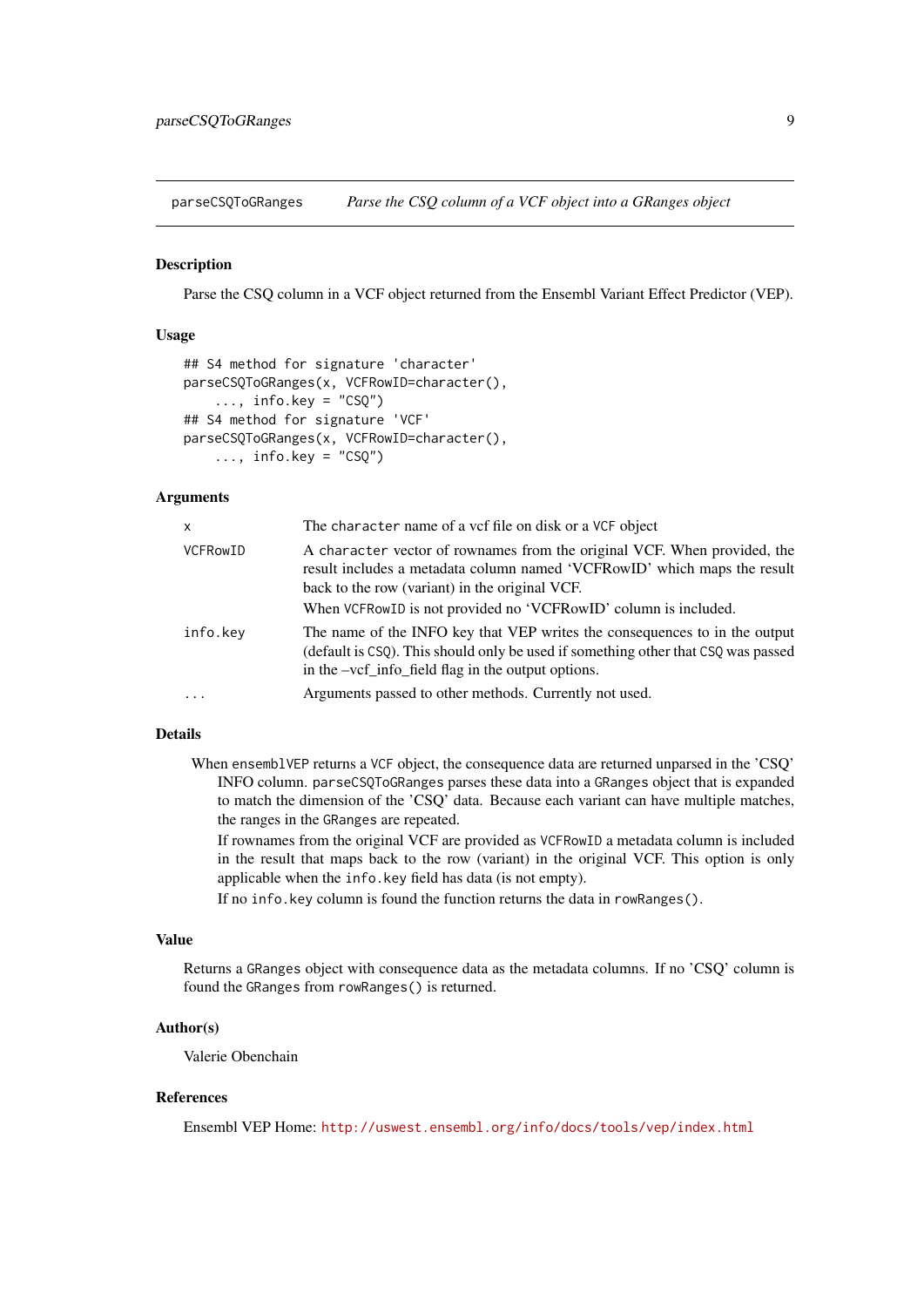# See Also

[ensemblVEP](#page-1-1) [VEPParam-class](#page-12-1)

#### Examples

```
file <- system.file("extdata", "ex2.vcf", package="VariantAnnotation")
vep <- ensemblVEP(file, param=VEPFlags(flags=list(vcf=TRUE, host="useastdb.ensembl.org")))
## The returned 'CSQ' data are unparsed.
info(vep)$CSQ
## Parse into a GRanges and include the 'VCFRowID' column.
vcf <- readVcf(file, "hg19")
csq <- parseCSQToGRanges(vep, VCFRowID=rownames(vcf))
csq[1:4]
```
runtimeOptions *VEPParam runtime options*

# Description

Runtime options for the most current API version of the Ensembl Variant Effect Predictor.

#### Details

VEPFlags objects store the runtime options for querying the Ensembl Variant Effect Predictor (VEP). This page describes only the most current runtime options and is a condensed version of what is listed on the Ensembl web site:

[http://uswest.ensembl.org/info/docs/tools/vep/script/vep\\_options.html](http://uswest.ensembl.org/info/docs/tools/vep/script/vep_options.html)

Runtime options for archived versions can be found on the corresponding archive page.

<http://useast.ensembl.org/info/website/archives/index.html>

#### Author(s)

Lori Shepherd

# See Also

- The ensemblVEP function man page.
- The VEPFlags class man page.

# Examples

## See ?VEPFlags for examples of constructing instances of a ## VEPFlags object with different runtime options.

<span id="page-9-0"></span>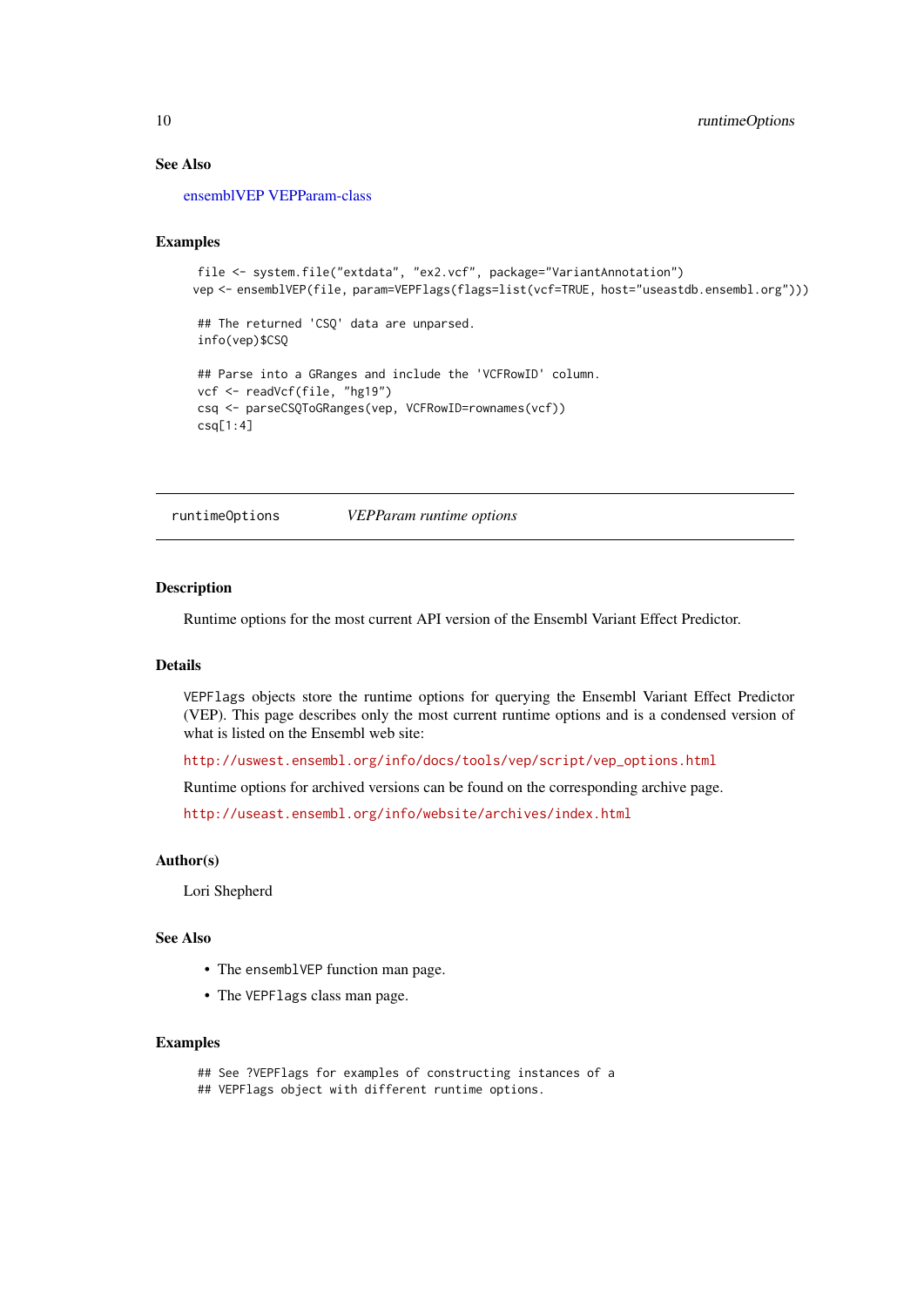<span id="page-10-1"></span><span id="page-10-0"></span>VEPFlags-class *VEPFlag objects*

#### Description

VEPFlags stores runtime options for the Ensembl Variant Effect Predictor.

# Details

• The VEPFlags family of objects stores runtime options for querying the Ensembl Variant Effect Predictor (VEP). For complete details, see the Ensembl VEP web page. [http://uswest.ensembl.org/info/docs/tools/vep/script/vep\\_options.html](http://uswest.ensembl.org/info/docs/tools/vep/script/vep_options.html)

# Runtime options

For a description of runtime options for the most current version of the API see the ?runtimeOptions man page or the Ensembl web site:

[http://www.ensembl.org/info/docs/tools/vep/script/vep\\_options.html](http://www.ensembl.org/info/docs/tools/vep/script/vep_options.html)

Runtime options for archived versions can be found on the corresponding archive page.

# **Constructor**

VEPFlags(version=max(unlist(currentVEP())),scriptPath=character(),flags=list(),...) Creates a VEPFlags object.

version Numeric specifying the Ensembl API version(s) supported.

flags list of runtime options

scriptPath character path to variant\_effect\_predictor.pl script; applicable when multiple versions of the script are installed locally

# Accessors

In the following code, x is a VEPFlags object and value is a named list or character vector.

flags(x), flags(x) <-value

#### Helper functions

- currentVEP(): Invoked with no arguments. Returns the most current VEPFlags class and supported Ensembl API versions.
- supportedVEP(): Invoked with no arguments. Returns a list of VEPParam and VEPFlags subclasses and the Ensembl API versions they support.

The following functions create a list of runtime options and are used in the VEPFlags constructor.

flagOpts(version,...)

# Author(s)

Lori Shepherd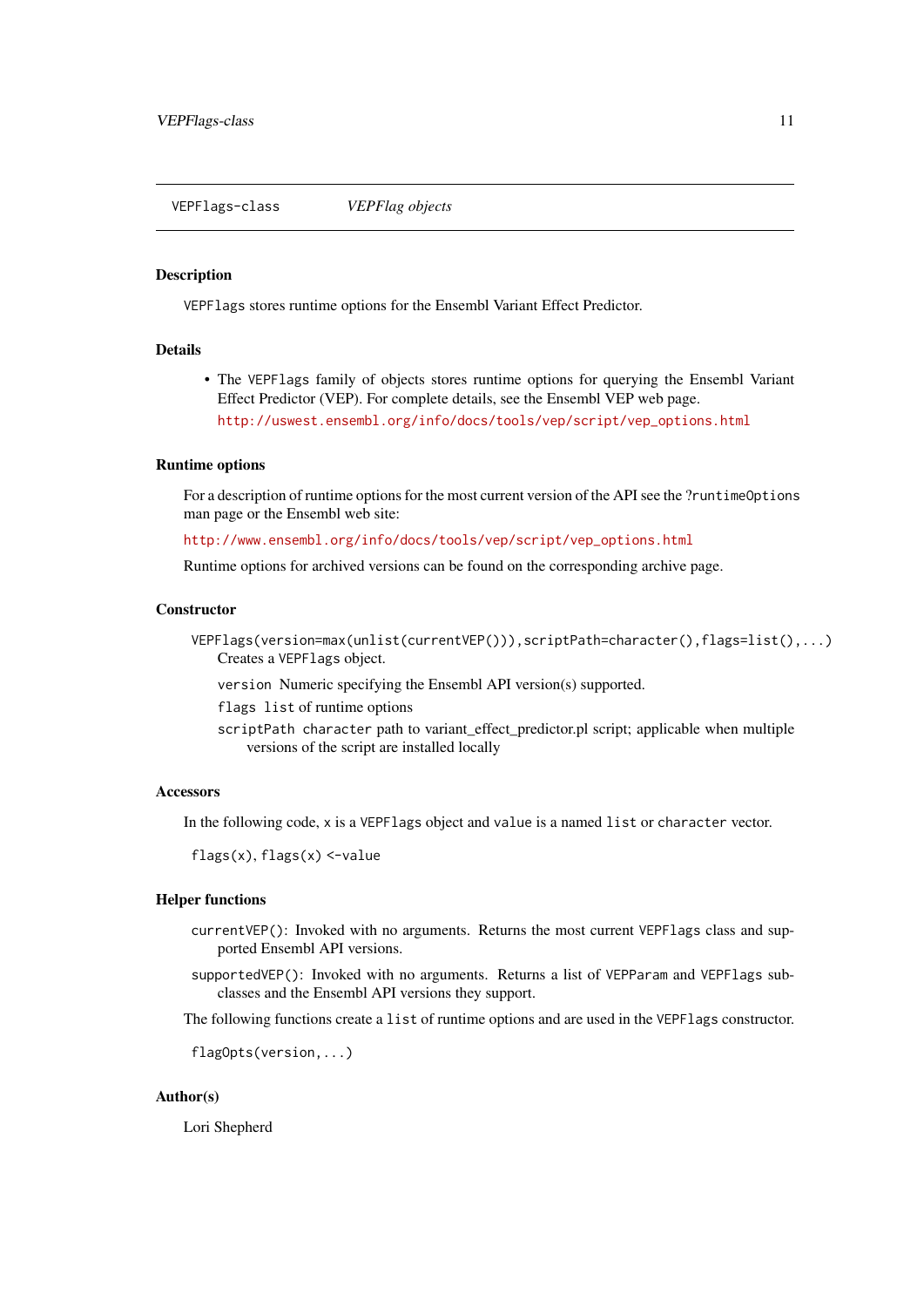#### See Also

- The runtimeOptions man page.
- The ensemblVEP function man page.
- The VEPParam class page for archieved API verisons.

```
## -----------------------------------------------------------------------
  ## Current API version
  ## -----------------------------------------------------------------------
  ## The default constructor supports the most current version
  ## of the Ensembl variant API.
  param <- VEPFlags()
  class(param)
  ## The 'version' slot lists all API versions supported by the class.
  version(param)
  ## The 'supportedVEP' helper returns a list of VEPParam and VEPFlags
  ## classes and the corresponding API versions it support.
  supportedVEP()
  ## -----------------------------------------------------------------------
  ## Archived API versions
  ## -----------------------------------------------------------------------
  ## Create a VEPParam for an archived version by supplying the
  ## version to the constructor.
  ## See ?VEPParam for more details
  ## Note on host: A host is not assigned by default and therefore will
  ## use the VEP host default of "ensembldb.ensembl.org". Users in the
  ## US may find connection and transfer speeds quicker using our East
  ## coast mirror, "useastdb.ensembl.org"
  param <- VEPFlags(flags=list(host="useastdb.ensembl.org"))
  ## By default the VEP script used is the one found in the PATH.
  ## To specify a script in a non-standard location use the 'scriptPath'
  ## setter. Include the full path and the name of the script with the
  ## .pl extension.
  ## Not run:
  scriptPath(param) <- "fullPathToScript/vep.pl"
## End(Not run)
  ## -----------------------------------------------------------------------
  ## Manipulation
  ## -----------------------------------------------------------------------
  ## View the runtime values in 'flags'.
  flags(param)
  ## Change the value of the 'everything' to TRUE.
  flags(param)$everything
  flags(param)$everything <- TRUE
  flags(param)$everything
```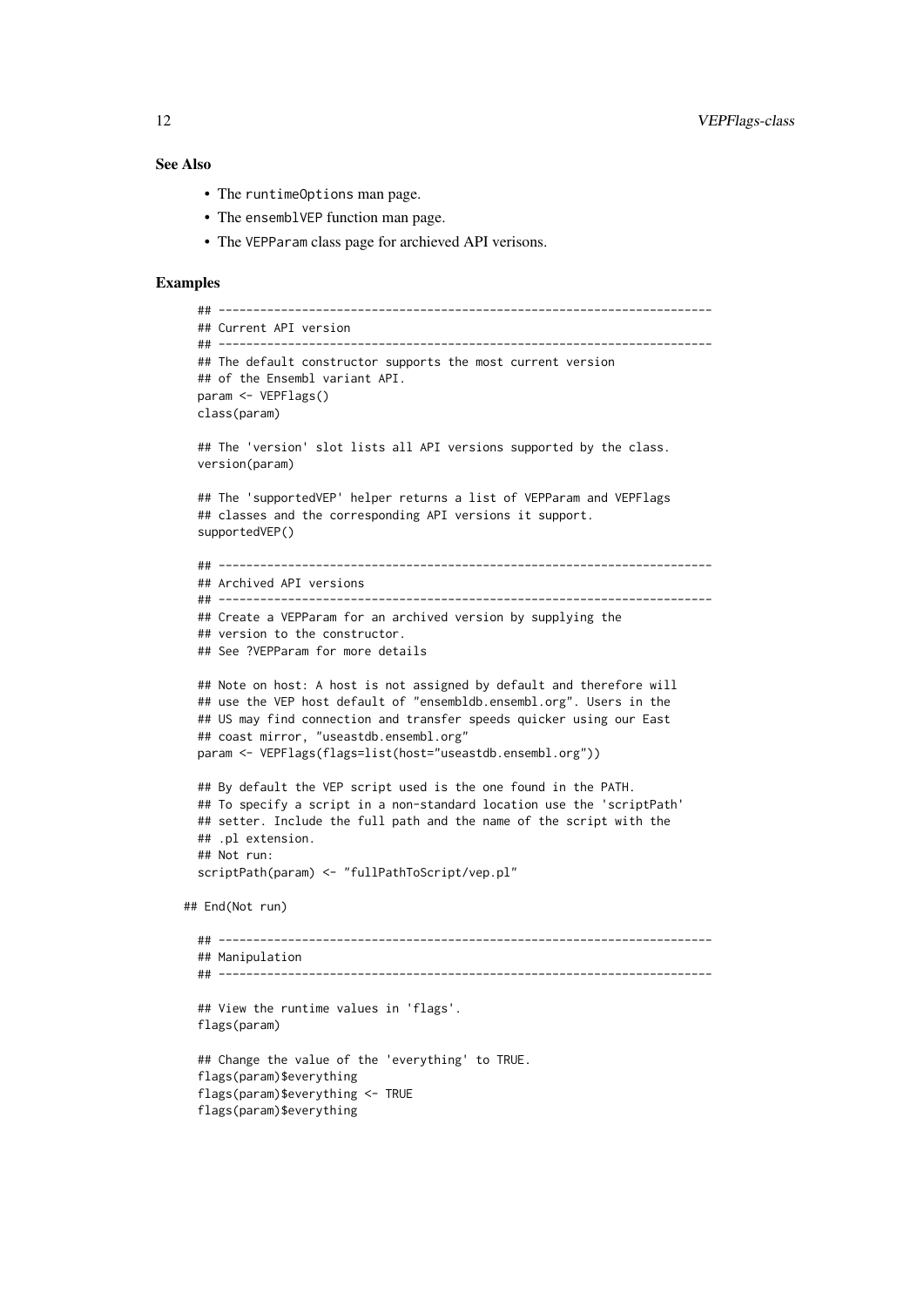# <span id="page-12-0"></span>VEPParam-class 13

```
## Replace multiple values using a named list.
flags(param) <- list(verbose=TRUE, config="myconfig.txt")
flags(param)
## Write the output to myfile.vcf instead of returning a VCF object.
## Return the sift and polyphen predictions only (not scores).
param <- VEPFlags(flags=list(output_file="path/myfile.vcf",
 sift="p", polyphen="p"))
## 'sift' and 'polyphen' are runtime options that require
## a character value, (i.e., 's', 'p', or 'b').
flags(param)$sift
```
<span id="page-12-1"></span>VEPParam-class *VEPParam objects*

### Description

VEPParam is a VIRTUAL class with concrete subclasses that store runtime options for the Ensembl Variant Effect Predictor.

# Details

• The VEPParam family of objects stores runtime options for querying the Ensembl Variant Effect Predictor (VEP). Brief descriptions of the options are provided below. For complete details, see the Ensembl VEP web page.

[http://uswest.ensembl.org/info/docs/tools/vep/script/vep\\_options.html](http://uswest.ensembl.org/info/docs/tools/vep/script/vep_options.html)

- VEPParam subclasses: As of ensemblVEP version  $\ge$  1.3.3 a new subclass of VEPParam is created when there is a substantial change in the Ensembl variant database API. The subclass will support all versions up until the next 'substantial' version change. The version accessor on a VEPParam object lists all versions that particular VEPParam class supports. By default the VEPParam constructor creates a subclass that supports the current version. To create a VEPParam for a specific version, supply the version as an argument. Use supportedVEP() to see all supported versions.
- Archived versions: Past versions of the VEP script and corresponding data are available on the Ensembl archive page.

<http://uswest.ensembl.org/info/website/archives/index.html>

Archived scripts can query cached data or perform a live query against the European mirror. (The US mirror, useastdb, hosts the current release only.) The appropriate version of cached data can be downloaded from the same page as the archived script.

- Multiple versions: By default, the variant\_effect\_predictor.pl script found in the PATH is the script used. If multiple versions of the script are installed locally a few steps must be taken to ensure the proper version is used.
	- scriptPath Provide the full path to the variant\_effect\_predictor.pl script (including the .pl extension) as the scriptPath argument to the VEPParam constructor.
	- cache directories By default, the cache runtime options dir, dir\_cache and dir\_plugins are set to \$HOME/.vep. These locations need to be specified if the data are not in the default \$HOME/.vep location.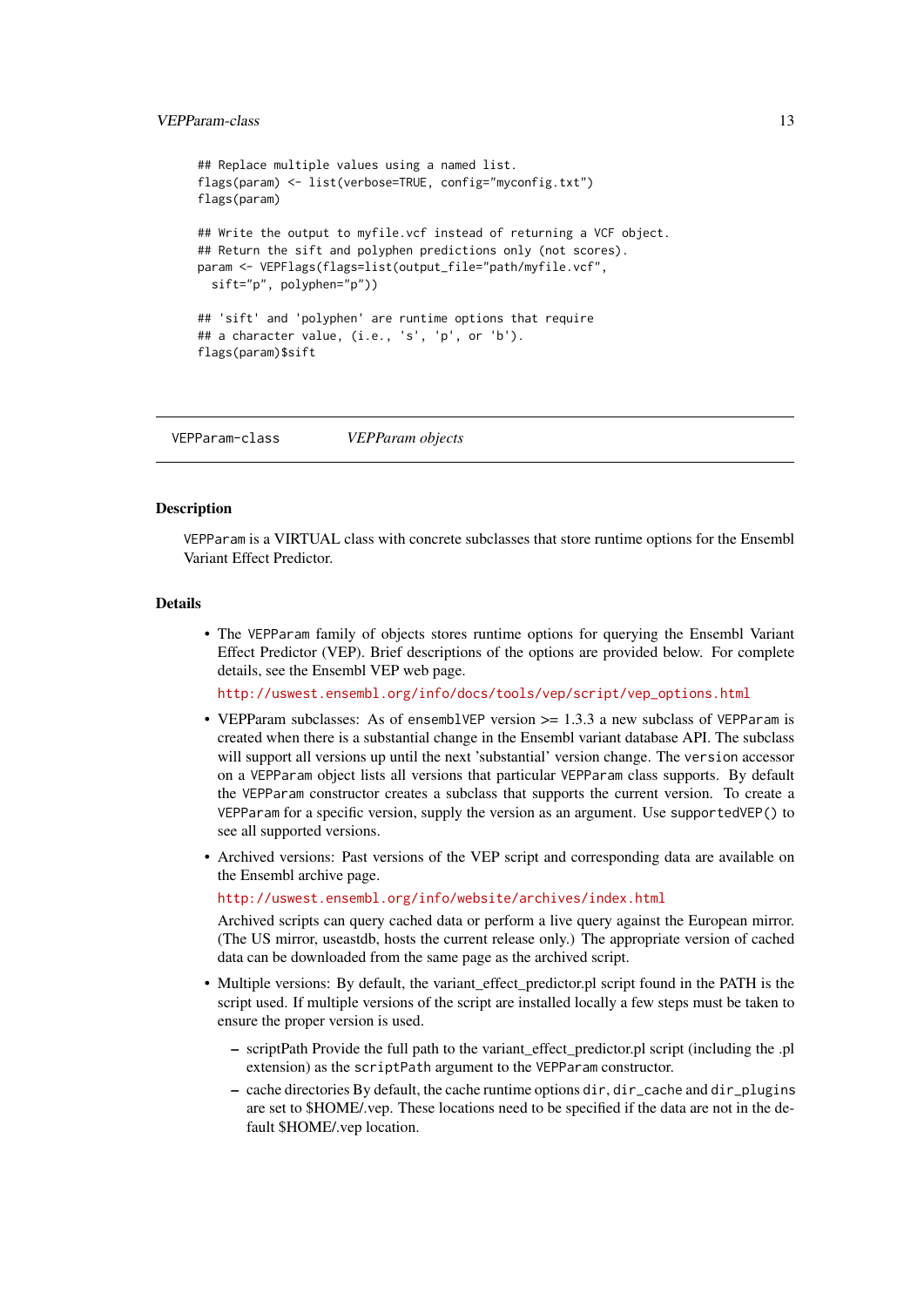#### Runtime options

For a description of runtime options for the most current version of the API see the ?runtimeOptions man page or the Ensembl web site:

[http://www.ensembl.org/info/docs/tools/vep/script/vep\\_options.html](http://www.ensembl.org/info/docs/tools/vep/script/vep_options.html)

Runtime options for archived versions can be found on the corresponding archive page.

# **Constructor**

- VEPParam(version=max(unlist(currentVEP()),basic=basicOpts(),input=inputOpts(),cache=cacheOpts() Creates a VEPParam object.
	- version Numeric specifying the Ensembl API version(s) supported.

basic list of basic options

input list of input options

cache list of cache options

output list of output options

filterqc list of filterqc options

database list of database options

advanced list of advanced options

scriptPath character path to variant\_effect\_predictor.pl script; applicable when multiple versions of the script are installed locally

Supported for VEPParam73 and later:

identifier list of identifier options

colocatedVariants list of colocatedVariants options

dataformat list of dataformat options

#### **Accessors**

In the following code, x is a VEPParam object and value is a named list or character vector.

```
basic(x), basic(x) <-value
input(x), input(x) <-value
cache(x), cache(x) <-value
output(x), output(x) < -valuefilterqc(x), filterqc(x) <-value
database(x), database(x) <-value
advanced(x), advanced(x) <-value
version(x), version(x) <-value
scriptPath(x), scriptPath(x) <-value
```
Supported for VEPParam73 and later:

identifier(x), identifier(x) <-value colocatedVariants(x), colocatedVariants(x) <-value dataformat(x), dataformat(x) <-value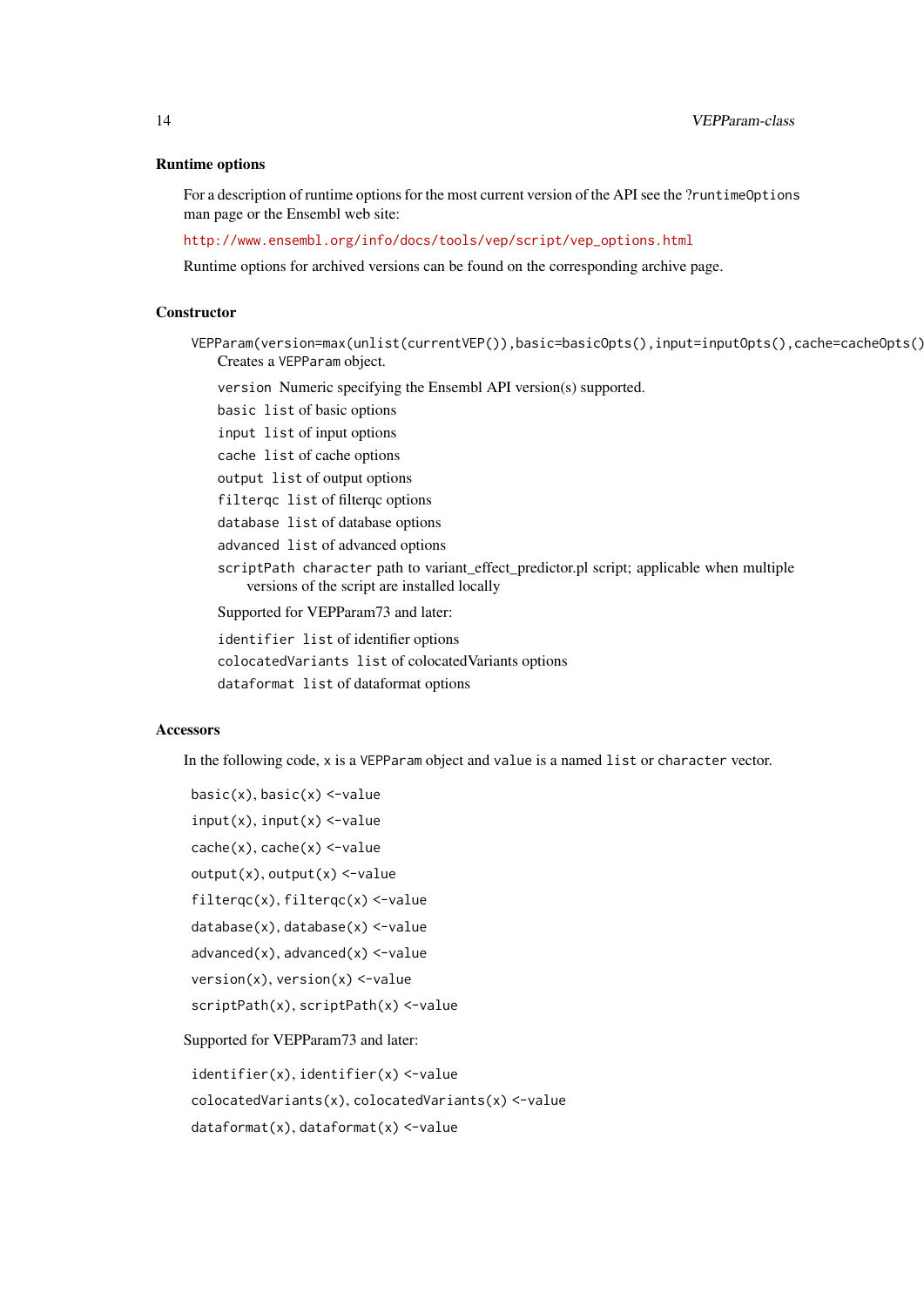#### VEPParam-class 15

# Helper functions

- currentVEP(): Invoked with no arguments. Returns the most current VEPParam class and supported Ensembl API versions. A single class may support more than one version.
- supportedVEP(): Invoked with no arguments. Returns a list of VEPParam subclasses and the Ensembl API versions they support.

The following functions create a list of runtime options and are used in the VEPParam constructor.

```
basicOpts(version,...)
```

```
inputOpts(version,...)
```
cacheOpts(version,...)

outputOpts(version,...)

filterqcOpts(version,...)

databaseOpts(version,...)

```
advancedOpts(version,...)
```
Supported for VEPParam73 and later:

```
identifierOpts(version,...)
colocatedVariantsOpts(version,...)
dataformatOpts(version,...)
```
#### Author(s)

Valerie Obenchain and Lori Shepherd

# See Also

- The runtimeOptions man page.
- The ensemblVEP function man page.
- The VEPFlags class page for current API.

```
## -----------------------------------------------------------------------
## Archived API versions
## -----------------------------------------------------------------------
## Create a VEPParam for an archived version by supplying the
## version to the constructor.
## See ?VEPFlags for Current API version
param <- VEPParam(version=85)
class(param)
## The 'version' slot lists all API versions supported by the class.
version(param)
## The 'supportedVEP' helper returns a list of VEPParam classes and the
## corresponding API versions they support.
supportedVEP()
## A different archieved version
param67 <- VEPParam(67)
```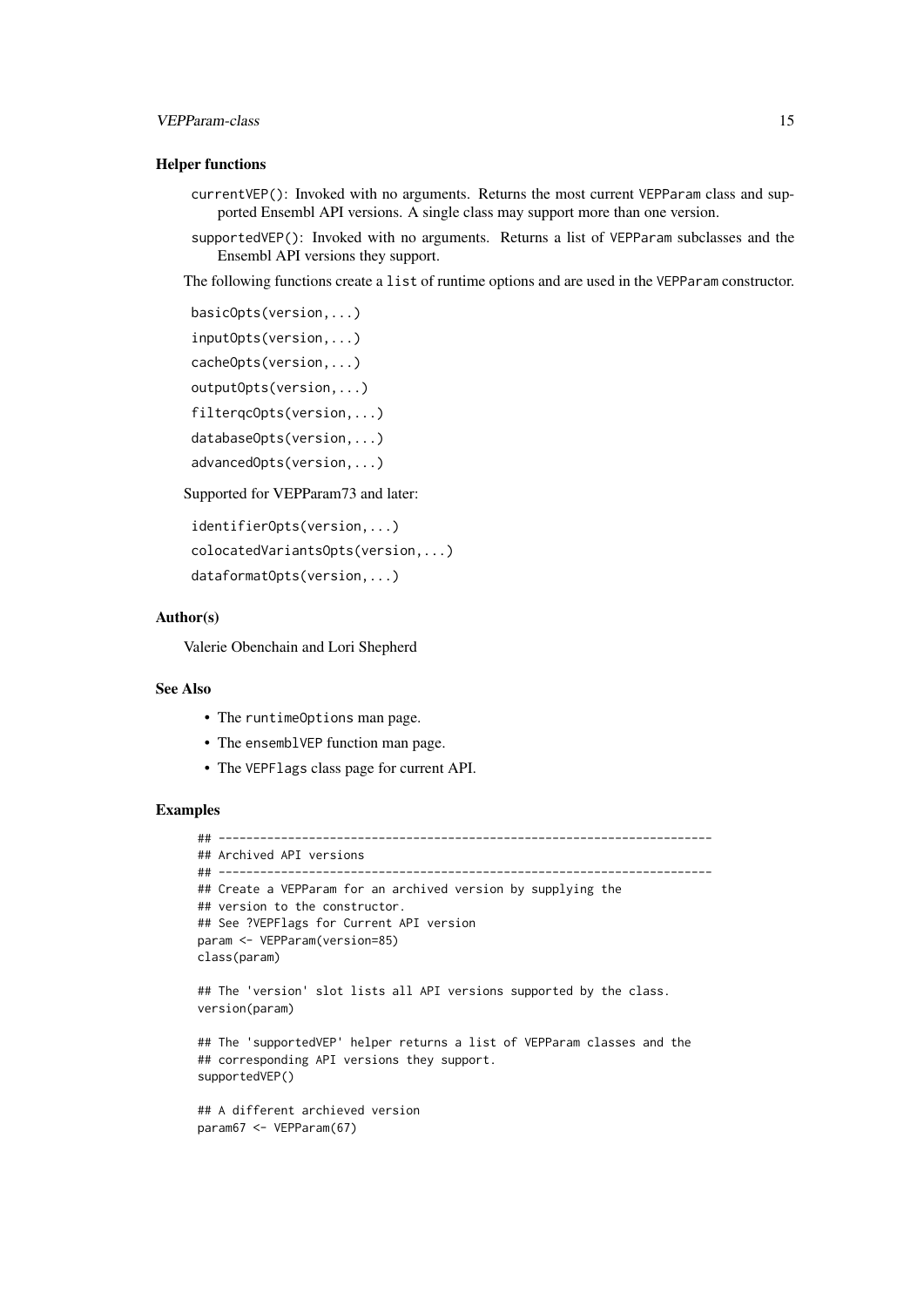#### param67

```
## Archive versions can query the cache or the European mirror. The
  ## default 'host' for live queries is set to 'ensembldb.ensembl.org'.
  database(param67)$host
  ## By default the VEP script used is the one found in the PATH.
  ## To specify a script in a non-standard location use the 'scriptPath'
  ## setter. Include the full path and the name of the script with the
  ## .pl extension.
  ## Not run:
  scriptPath(param) <- "fullPathToScript/variant_effect_predictor.pl"
## End(Not run)
  ## -----------------------------------------------------------------------
  ## Manipulation
  ## -----------------------------------------------------------------------
  ## View the values in 'basic' and 'input'.
  basic(param)
  input(param)
  ## Change the value of the 'everything' to TRUE.
  basic(param)$everything
  basic(param)$everything <- TRUE
  basic(param)$everything
  ## Replace multiple values using a named list.
  basic(param) <- list(verbose=TRUE, config="myconfig.txt")
  basic(param)
  ## Write the output to myfile.vcf instead of returning a VCF object.
  ## Return the sift and polyphen predictions only (not scores).
  param <- VEPParam(input=c(output_file="path/myfile.vcf"),
   output=c(sift="p", polyphen="p"), version=88)
  ## 'sift' and 'polyphen' are runtime options that require
  ## a character value, (i.e., 's', 'p', or 'b').
  output(param)$sift
```

```
## To turn off 'sift' or 'polyphen' set the value to an
## empty character (i.e., character()).
output(param)$sift <- character()
```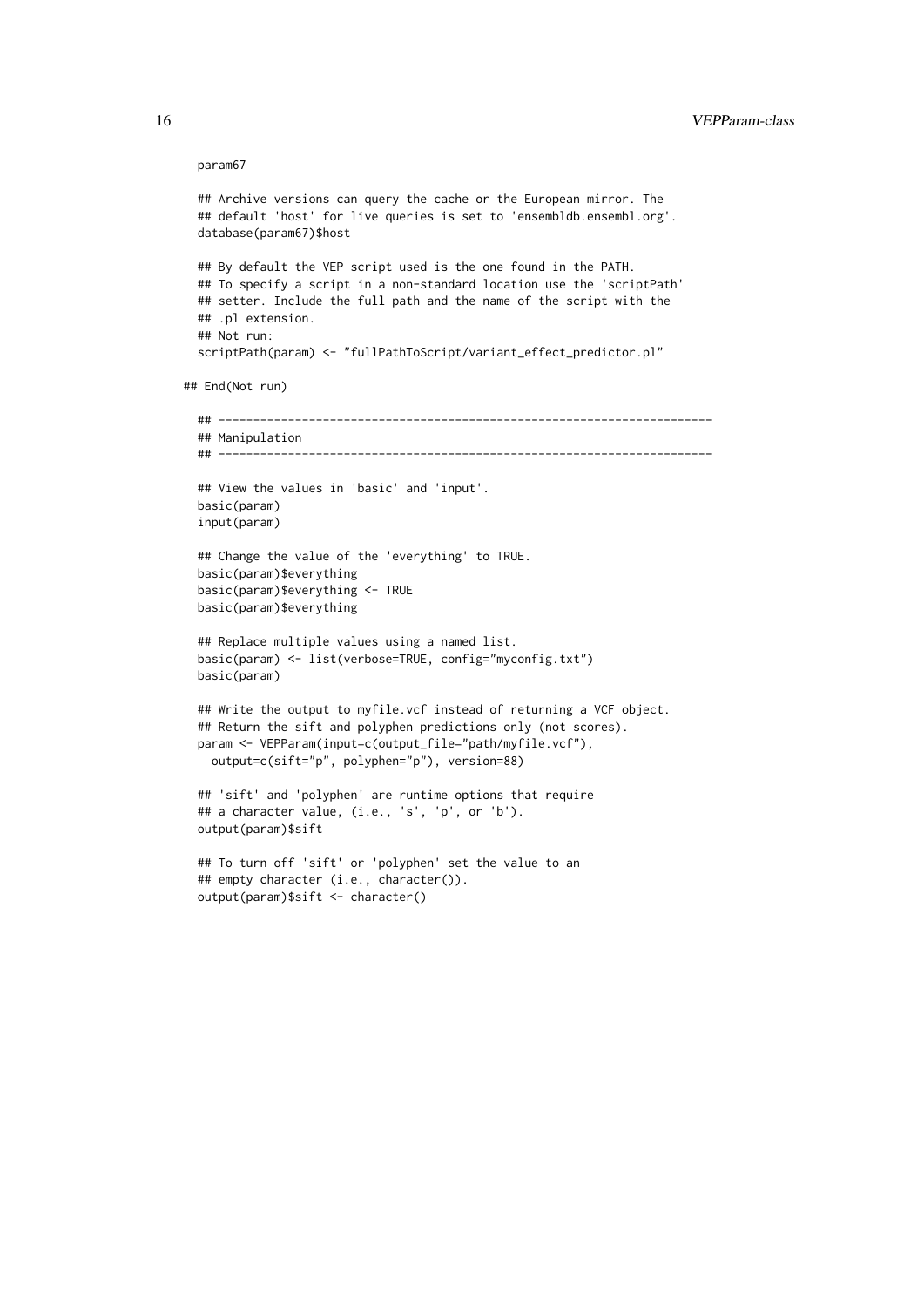# <span id="page-16-0"></span>Index

∗Topic classes VEPFlags-class, [11](#page-10-0) VEPParam-class, [13](#page-12-0) ∗Topic methods ensemblVEP, [2](#page-1-0) parseCSQToGRanges, [9](#page-8-0) VEPFlags-class, [11](#page-10-0) VEPParam-class, [13](#page-12-0) ∗Topic utilities oldRuntimeOptions, [4](#page-3-0) runtimeOptions, [10](#page-9-0) advanced *(*VEPParam-class*)*, [13](#page-12-0) advanced,VEPParam-method *(*VEPParam-class*)*, [13](#page-12-0) advanced<- *(*VEPParam-class*)*, [13](#page-12-0) advanced<-,VEPParam-method *(*VEPParam-class*)*, [13](#page-12-0) advancedOpts *(*VEPParam-class*)*, [13](#page-12-0) basic *(*VEPParam-class*)*, [13](#page-12-0) basic,VEPParam-method *(*VEPParam-class*)*, [13](#page-12-0) basic<- *(*VEPParam-class*)*, [13](#page-12-0) basic<-,VEPParam-method *(*VEPParam-class*)*, [13](#page-12-0) basicOpts *(*VEPParam-class*)*, [13](#page-12-0) cache *(*VEPParam-class*)*, [13](#page-12-0) cache,VEPParam-method *(*VEPParam-class*)*, [13](#page-12-0) cache<- *(*VEPParam-class*)*, [13](#page-12-0) cache<-,VEPParam-method *(*VEPParam-class*)*, [13](#page-12-0) cacheOpts *(*VEPParam-class*)*, [13](#page-12-0) class:VEPFlags *(*VEPFlags-class*)*, [11](#page-10-0) class:VEPParam *(*VEPParam-class*)*, [13](#page-12-0) class:VEPParam67 *(*VEPParam-class*)*, [13](#page-12-0) class:VEPParam73 *(*VEPParam-class*)*, [13](#page-12-0) class:VEPParam75 *(*VEPParam-class*)*, [13](#page-12-0) class:VEPParam77 *(*VEPParam-class*)*, [13](#page-12-0) class:VEPParam78 *(*VEPParam-class*)*, [13](#page-12-0) class:VEPParam82 *(*VEPParam-class*)*, [13](#page-12-0) class:VEPParam88 *(*VEPParam-class*)*, [13](#page-12-0)

colocatedVariants *(*VEPParam-class*)*, [13](#page-12-0) colocatedVariants,VEPParam73-method *(*VEPParam-class*)*, [13](#page-12-0) colocatedVariants,VEPParam75-method *(*VEPParam-class*)*, [13](#page-12-0) colocatedVariants,VEPParam77-method *(*VEPParam-class*)*, [13](#page-12-0) colocatedVariants,VEPParam78-method *(*VEPParam-class*)*, [13](#page-12-0) colocatedVariants,VEPParam82-method *(*VEPParam-class*)*, [13](#page-12-0) colocatedVariants,VEPParam88-method *(*VEPParam-class*)*, [13](#page-12-0) colocatedVariants<- *(*VEPParam-class*)*, [13](#page-12-0) colocatedVariants<-,VEPParam73-method *(*VEPParam-class*)*, [13](#page-12-0) colocatedVariants<-,VEPParam75-method *(*VEPParam-class*)*, [13](#page-12-0) colocatedVariants<-,VEPParam77-method *(*VEPParam-class*)*, [13](#page-12-0) colocatedVariants<-,VEPParam78-method *(*VEPParam-class*)*, [13](#page-12-0) colocatedVariants<-,VEPParam82-method *(*VEPParam-class*)*, [13](#page-12-0) colocatedVariants<-,VEPParam88-method *(*VEPParam-class*)*, [13](#page-12-0) colocatedVariantsOpts *(*VEPParam-class*)*, [13](#page-12-0) currentVEP *(*VEPFlags-class*)*, [11](#page-10-0) database *(*VEPParam-class*)*, [13](#page-12-0) database,VEPParam-method *(*VEPParam-class*)*, [13](#page-12-0) database<- *(*VEPParam-class*)*, [13](#page-12-0) database<-,VEPParam-method *(*VEPParam-class*)*, [13](#page-12-0) databaseOpts *(*VEPParam-class*)*, [13](#page-12-0) dataformat *(*VEPParam-class*)*, [13](#page-12-0) dataformat,VEPParam73-method *(*VEPParam-class*)*, [13](#page-12-0)

dataformat,VEPParam75-method *(*VEPParam-class*)*, [13](#page-12-0) dataformat,VEPParam77-method *(*VEPParam-class*)*, [13](#page-12-0)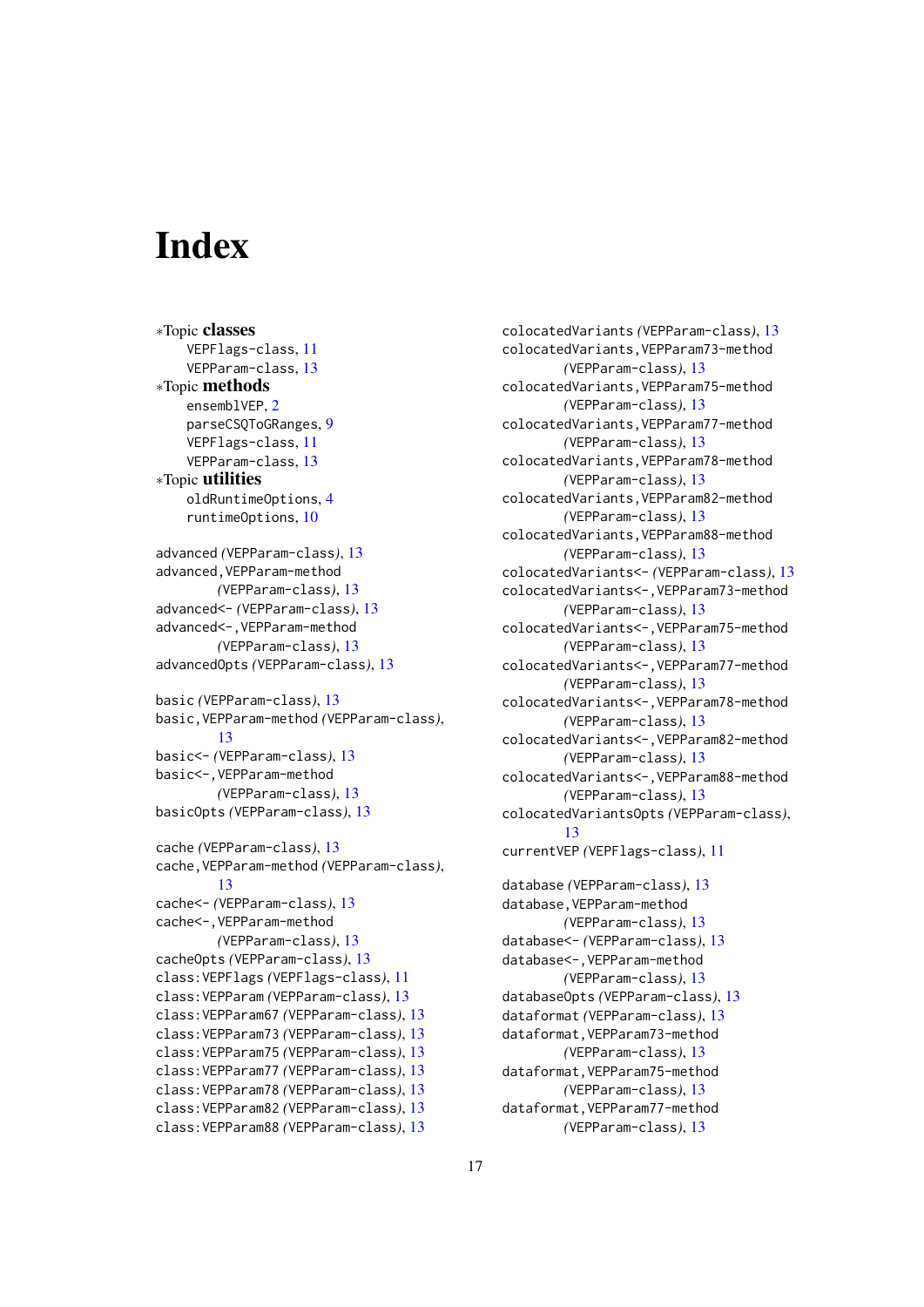# 18 INDEX

dataformat,VEPParam78-method *(*VEPParam-class*)*, [13](#page-12-0) dataformat,VEPParam82-method *(*VEPParam-class*)*, [13](#page-12-0) dataformat,VEPParam88-method *(*VEPParam-class*)*, [13](#page-12-0) dataformat<- *(*VEPParam-class*)*, [13](#page-12-0) dataformat<-,VEPParam73-method *(*VEPParam-class*)*, [13](#page-12-0) dataformat<-,VEPParam75-method *(*VEPParam-class*)*, [13](#page-12-0) dataformat<-,VEPParam77-method *(*VEPParam-class*)*, [13](#page-12-0) dataformat<-,VEPParam78-method *(*VEPParam-class*)*, [13](#page-12-0) dataformat<-,VEPParam82-method *(*VEPParam-class*)*, [13](#page-12-0) dataformat<-,VEPParam88-method *(*VEPParam-class*)*, [13](#page-12-0) dataformatOpts *(*VEPParam-class*)*, [13](#page-12-0) ensemblVEP, [2,](#page-1-0) *[10](#page-9-0)* ensemblVEP,character-method *(*ensemblVEP*)*, [2](#page-1-0) filterqc *(*VEPParam-class*)*, [13](#page-12-0) filterqc,VEPParam-method *(*VEPParam-class*)*, [13](#page-12-0) filterqc<- *(*VEPParam-class*)*, [13](#page-12-0) filterqc<-,VEPParam-method *(*VEPParam-class*)*, [13](#page-12-0) filterqcOpts *(*VEPParam-class*)*, [13](#page-12-0) flagOpts *(*VEPFlags-class*)*, [11](#page-10-0) flags *(*VEPFlags-class*)*, [11](#page-10-0) flags,VEPFlags-method *(*VEPFlags-class*)*, [11](#page-10-0) flags<- *(*VEPFlags-class*)*, [11](#page-10-0) flags<-,VEPFlags-method *(*VEPFlags-class*)*, [11](#page-10-0) identifier *(*VEPParam-class*)*, [13](#page-12-0) identifier,VEPParam73-method *(*VEPParam-class*)*, [13](#page-12-0) identifier,VEPParam75-method *(*VEPParam-class*)*, [13](#page-12-0) identifier,VEPParam77-method *(*VEPParam-class*)*, [13](#page-12-0) identifier,VEPParam78-method *(*VEPParam-class*)*, [13](#page-12-0) identifier,VEPParam82-method *(*VEPParam-class*)*, [13](#page-12-0) identifier,VEPParam88-method

*(*VEPParam-class*)*, [13](#page-12-0)

```
identifier<- (VEPParam-class), 13
identifier<-,VEPParam73-method
        (VEPParam-class), 13
identifier<-,VEPParam75-method
        (VEPParam-class), 13
identifier<-,VEPParam77-method
        (VEPParam-class), 13
identifier<-,VEPParam78-method
        (VEPParam-class), 13
identifier<-,VEPParam82-method
        (VEPParam-class), 13
identifier<-,VEPParam88-method
        (VEPParam-class), 13
identifierOpts (VEPParam-class), 13
input (VEPParam-class), 13
input,VEPParam-method (VEPParam-class),
        13
input<- (VEPParam-class), 13
input<-,VEPParam-method
        (VEPParam-class), 13
inputOpts (VEPParam-class), 13
oldRuntimeOptions, 4
```

```
output (VEPParam-class), 13
output,VEPParam-method
        (VEPParam-class), 13
output<- (VEPParam-class), 13
output<-,VEPParam-method
        (VEPParam-class), 13
outputOpts (VEPParam-class), 13
```

```
parseCSQToGRanges, 9
parseCSQToGRanges,character-method
        (parseCSQToGRanges), 9
parseCSQToGRanges,VCF-method
        (parseCSQToGRanges), 9
```
# runtimeOptions, [10](#page-9-0)

```
scriptPath (VEPParam-class), 13
scriptPath<- (VEPParam-class), 13
show,VEPFlags-method (VEPFlags-class),
        11
show,VEPParam-method (VEPParam-class),
        13
supportedVEP (VEPFlags-class), 11
VCF, 2
```

```
VEPFlags (VEPFlags-class), 11
VEPFlags-class, 2, 11
VEPParam (VEPParam-class), 13
VEPParam-class, 10, 13
VEPParam67-class (VEPParam-class), 13
```